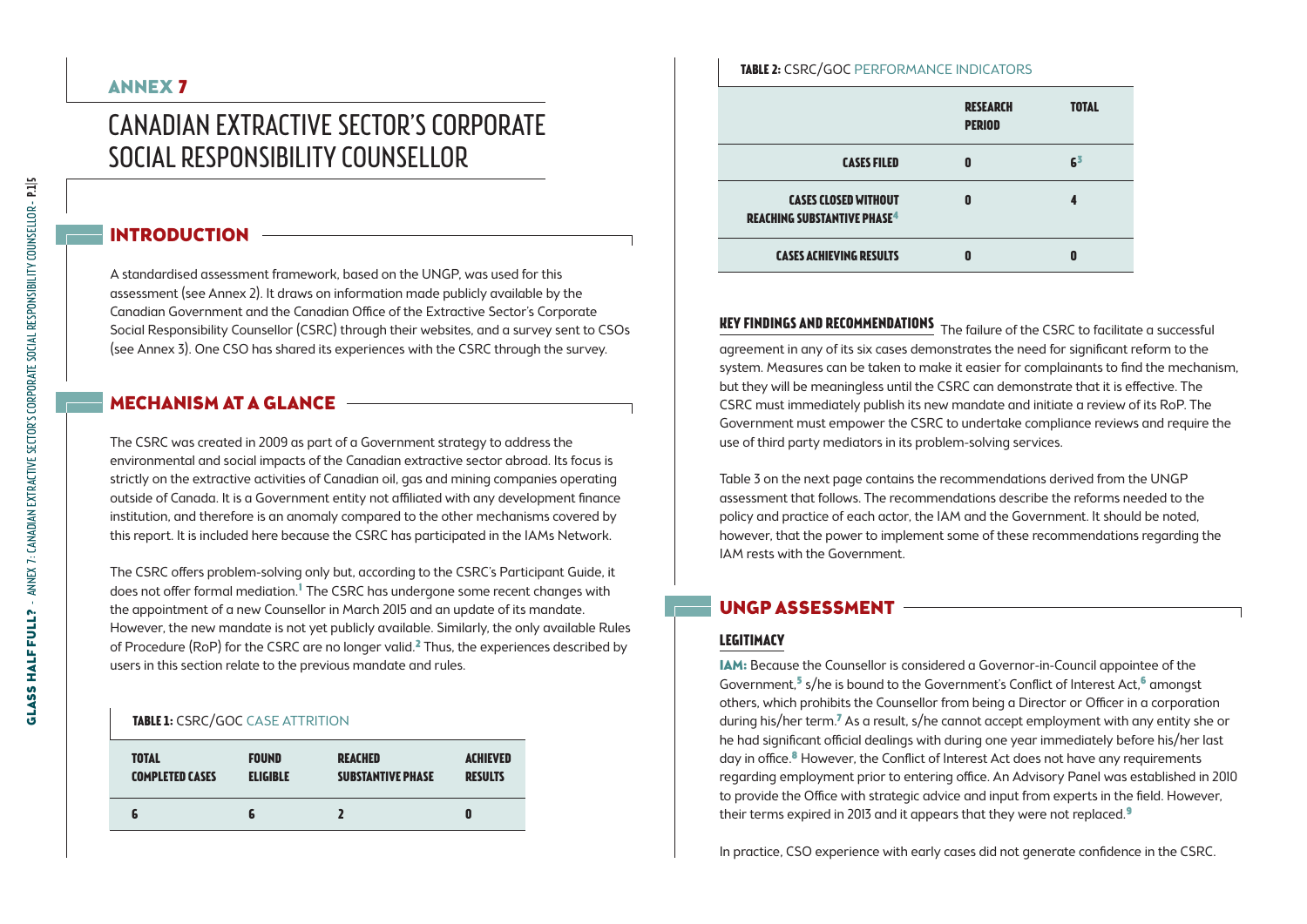#### **Table 3:** Recommendations derived from UNGP assessment

|                      | <b>CSRC</b>                                                                                                                                                                                            | <b>GOVERNMENT OF CANADA</b>                                                                                                                                                                             |
|----------------------|--------------------------------------------------------------------------------------------------------------------------------------------------------------------------------------------------------|---------------------------------------------------------------------------------------------------------------------------------------------------------------------------------------------------------|
| <b>LEGITIMACY</b>    | • Develop guidelines regarding previous<br>employment of the Counsellor that ensures<br>his/her impartiality.<br>• Appoint new members to the Advisory<br>Panel.                                       | • Immediately publish the new mandate for<br>The CSRC<br>• Empower the CSRC to undertake compliance<br>reviews.<br>. Include external stakeholders in the<br>selection process for the Counsellor.      |
| <b>ACCESSIBILITY</b> | • Allow complainants to file in languages<br>other than English or French.                                                                                                                             | . Make the website accessible in more<br>languages.<br>• The CSR Strategy should encourage<br>Canadian extractive companies to disclose<br>the availability of the CSRC to project-<br>affected people. |
| PDFNIſTARII IT\      | · Undertake, as a matter of priority, a<br>review of the Rules of Procedure.<br>• Meet established deadlines.<br>• Monitor the implementation of any<br>agreements reached through<br>problem-solving. | • The Government should apply consequences<br>not only to companies that refuse to engage<br>in dialoque, but also those that refuse to<br>implement agreements reached.                                |

|                                       | <b>CSRC</b>                                                                                                                                                                          | <b>GOVERNMENT OF CANADA</b>                                                                                                                                                                                                                            |
|---------------------------------------|--------------------------------------------------------------------------------------------------------------------------------------------------------------------------------------|--------------------------------------------------------------------------------------------------------------------------------------------------------------------------------------------------------------------------------------------------------|
| <b>EQUITABILITY</b>                   | • Allow complainants to review draft reports.<br>• Allow complainants to have representation<br>in the dialoque process.<br>• Use third-party mediators to ensure a<br>fair process. | • Provide sufficient budget to the Counsellor<br>to ensure that the office can provide the<br>services necessary for complainants to<br>meaningfully participate in the process,<br>including, for example, covering the costs<br>of translation.      |
| <b>TRANSPARENCY</b>                   | • Update and publish more information on<br>the website.                                                                                                                             | • Publish the list of companies that receive<br>Government support.                                                                                                                                                                                    |
| <b>RIGHTS</b><br><b>COMPATIBILITY</b> | • Develop robust procedures to prevent and<br>address reprisals against complainants.                                                                                                | • Empower the CSRC to undertake compliance<br>reviews and withdraw Government support<br>when companies are found to be acting in a<br>manner inconsistent with the Guidelines.<br>• Develop protocols to address retaliation<br>against complainants. |
| <b>LESSONS</b><br><b>LEARNED</b>      | . Review of the Rules of Procedures should<br>include an opportunity for public comment.<br>• Analyze and document lessons learned<br>from cases.                                    | • Create procedures to learn from the CSRC's<br>cases.                                                                                                                                                                                                 |

÷

÷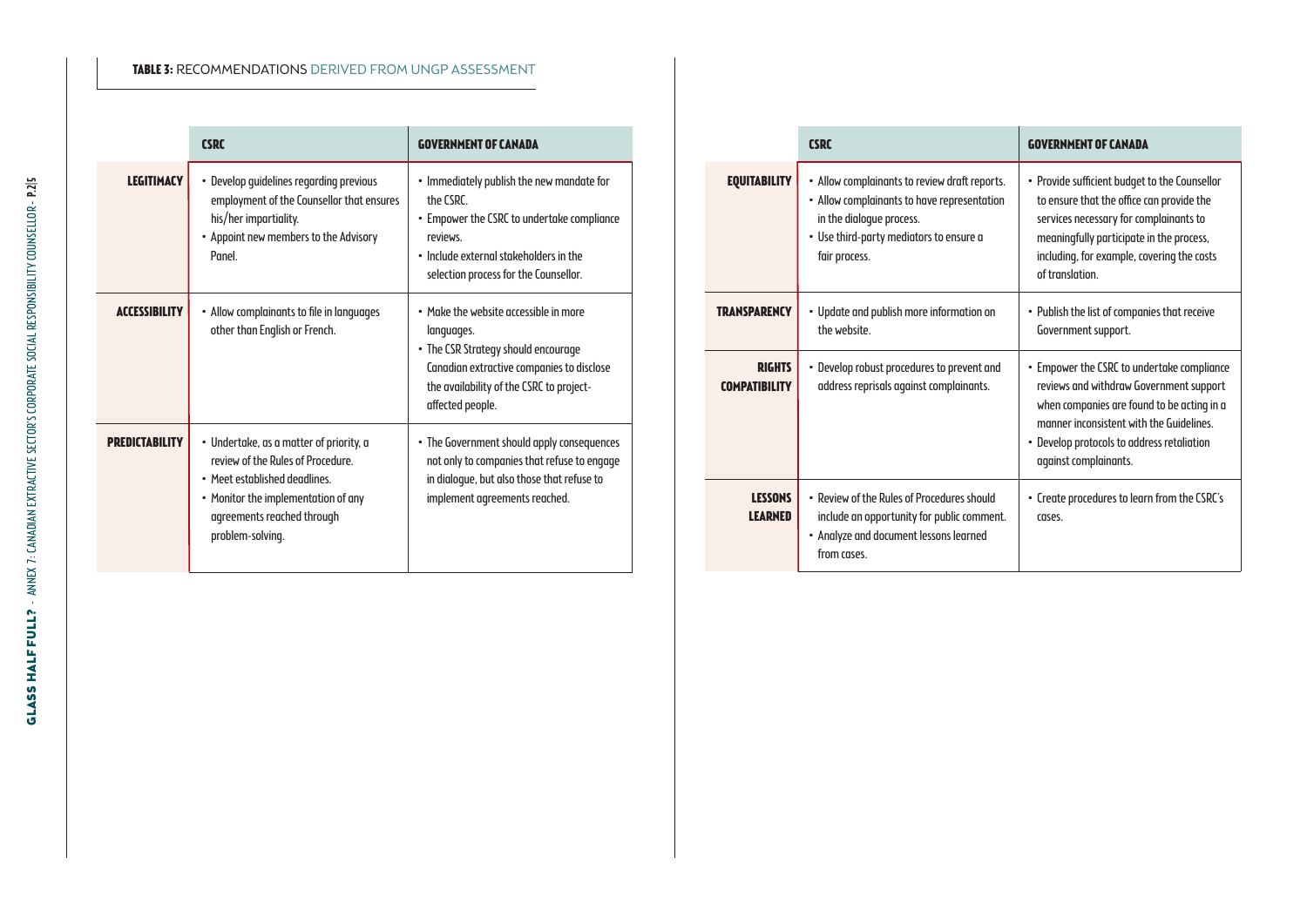They found the CSRC's previous mandate inadequate because, among other reasons, the Counsellor could not undertake compliance reviews. Thus, when a company refused to participate in problem-solving, the complaint was closed. A new mandate is due to be published, though at the time of writing, no information was available about it.

**GOVERNMENT:** In March 2015, more than a year after the last Counsellor vacated the office, a new Counsellor was appointed, although he did not formally assume the position until mid-May 2015. A press release announcing the appointment of the new Counsellor states that he was selected "after public competition".<sup>10</sup> In his review comments to a draft of this report, the Counsellor clarified that the search for a new Counsellor was initiated at the time the enhanced CSR strategy was released and that the vacancy was posted along with a long list of criteria and preferred qualifications for the position.<sup>11</sup> No CSOs were seemingly involved in his selection. The newly appointed Counsellor has a history of working for mining companies, which has led some CSOs to question his impartiality.12

#### **Accessibility**

IAM: The CSR Counsellor was promoted in Canada through meetings with stakeholders, and around the world through the Canadian Embassies. The Counsellor also provides online complaint templates. However, the fact that the CSRC has only received six complaints may indicate either that the mechanism is not that well known, that there are barriers to filing complaints, or that it is not trusted. A major impediment in filing a complaint is the fact that all complaints must be written in English or French.<sup>13</sup> Given that many mining projects are located in regions where English and French are not the official languages (Latin America, for example), the CSRC's language requirement may create a barrier for project-affected communities and individuals to access the CSRC.

Users report that the Counsellor was not forthcoming in answering questions or providing advice on their cases. This is perhaps because it is CSRC's policy that, "in order to maintain neutrality", it cannot "walk the complainant step-by-step through the development of a request".14 At the time of writing, the link to the 'Contact Us' page on the CSRC's website, to which visitors are directed should they have questions about filing a complaint, is broken.15

**GOVERNMENT:** The problems with the Counsellor's accessibility are also related to the Government's website. The Counsellor's webpages can be found within three clicks of the homepage of Ministry of Foreign Affairs, Trade and Development.<sup>16</sup> Nonetheless, the website is only accessible in English and French, making it difficult for potential complainants who are not fluent in those languages to know they can file a complaint. Furthermore, there seems to be no requirement for Canadian businesses to disclose the availability of the Counsellor to those affected by their operations. This further diminishes accessibility.

#### **Predictability**

IAM: The Counsellor's RoP17 and the Counsellor's Participant Guide18 set deadlines for every step in the process, though it is unclear whether these rules are still in force. The RoP state that they are only valid until October 2012, and updated Rules could not be located. In practice, users report that the Counsellor often fails to meet these deadlines. It also appears that the Counsellor does not have the mandate to monitor the implementation of any agreements made through problem-solving. Without updated RoP, new complainants will have little information about what to expect from the complaints process.

**GOVERNMENT:** The new 2014 CSR Strategy states that "the Government will introduce consequences for companies that are not willing to participate in the dialogue facilitation processes", including the complaint process of the CSRC.19 Since none of the Counsellor's cases have resulted in a successful dispute resolution, this new policy will, hopefully, provide Canadian companies in the extractive sector with the necessary incentive to engage in the CSRC process and improve the CSRC's results. However, the Strategy says nothing about the consequences for failure to implement agreements made during problem-solving or the underlying violation of relevant standards.

#### **Equitability**

IAM: The CSRC's procedures do not take any steps to overcome the potential power imbalance that exists between the complainants and the company. The Office does not provide third party mediators, who can help ensure that the process is fair and constructive, in its problem-solving initiatives.20 The parties may, however, choose to hire their own mediator. Although complainants may be aided in their complaint by other parties, such as CSOs, they do not have the right to representation. The RoP, which may no longer be valid, do not explicitly give complainants the opportunity to review and comment on the Counsellor's draft reports.21

**GOVERNMENT:** There is no information available on the Counsellor's budget to verify whether the government provides enough resources to allow the mechanism to effectively handle complaints and ensure that complainants can meaningfully participate in the process. Users believe that, at least in one case, there were not sufficient resources available to provide translation for an indigenous complainant, resulting in the case being closed.

#### **Transparency**

**IAM:** The CSRC maintains an online complaint registry with case summaries.<sup>22</sup> However, the website needs considerable improvement. A lot of information is missing or outdated, such as the Rules of Procedure. During the complaint process, the CSRC may be overly transparent. It cautions against sending any confidential information to the Office.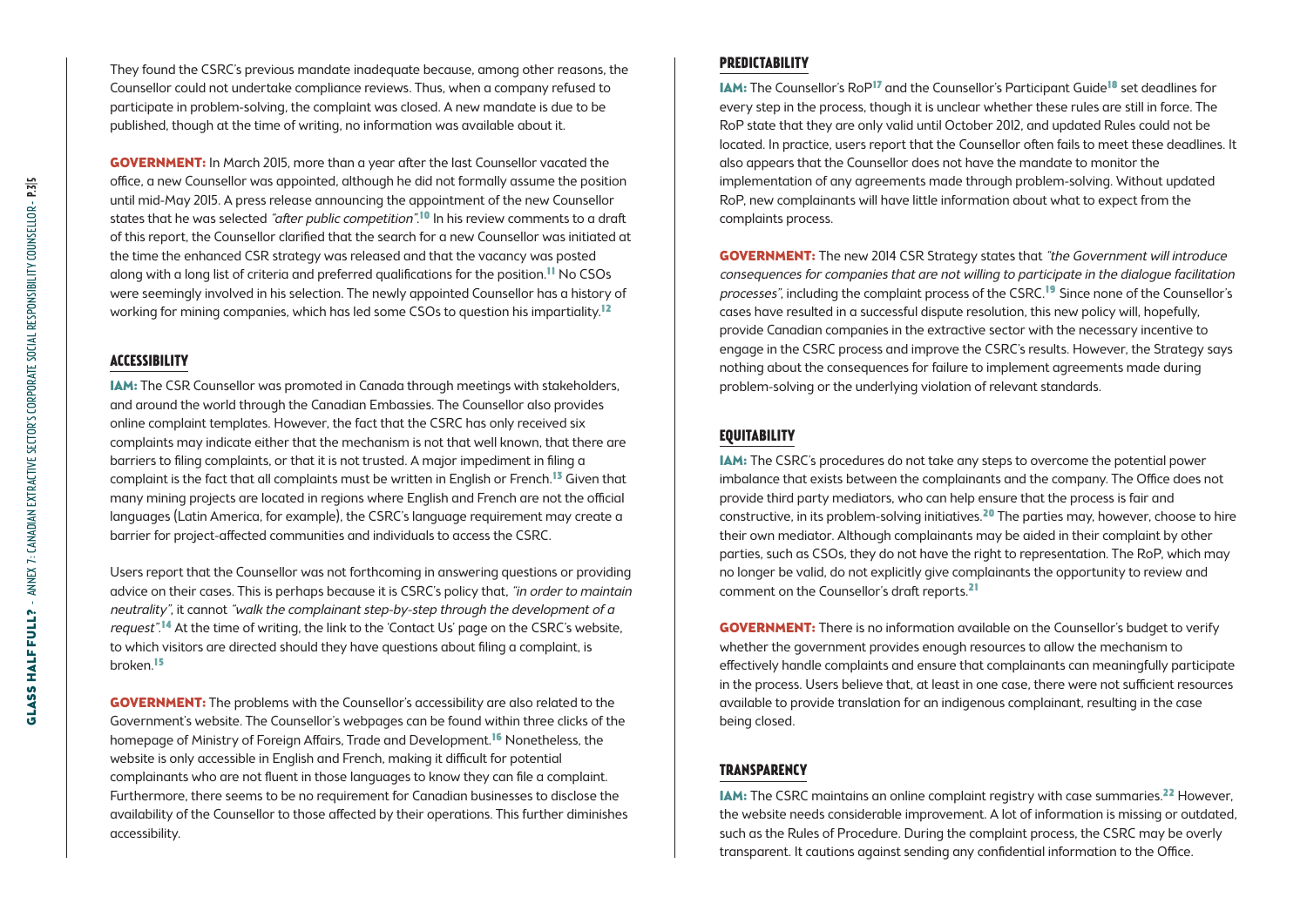Instead, the CSRC asks that complaints only contain publicly available information.<sup>23</sup> That could potentially be problematic for complainants if the information necessary to make their case must be kept confidential for security purposes.

**GOVERNMENT:** Unlike the other institutions assessed in this report, complaints may be filed to the CSRC against any company regardless of whether it has received financing from the Canadian Government. However, it is useful for complainants to know if the Government is providing support because that may make it more likely that the company would participate in a dialogue, as refusal to do so may result in the withdrawal of Government support, per the new 2014 CSR Strategy.

Export Development Canada (EDC) publishes some limited information about the companies it supports (and maintains an office that can receive complaints from external stakeholders about those companies).<sup>24</sup> Other than the EDC, it may be difficult for complainants to know whether the company at issue is receiving support from the Government.

#### **Rights compatibility**

IAM: Although the CSR Counsellor is intended to promote policies that reflect human rights standards, it never makes a determination about compliance with those standards, rather it can only provide problem-solving services. As none of the CSRC cases has led to a successful agreement, it cannot be said that the process is leading to rights-compatible outcomes. Another important aspect of rights compatibility is protecting the identities of the complainants, should they fear retaliation. The Office will keep the identities of complainants confidential, if requested, but its preference is to disclose the complainants' identities to the other party. $25$  Allowing complainants to have representation would allow the dialogue to take place without placing complainants in jeopardy. As it is often the company that the complainants fear will take retaliatory action, the CSRC's policy does not demonstrate an understanding of the concerns involved.

Government: The policies the CSRC promotes, identified in the Government's 2014 CSR Strategy, reflect internationally recognised human rights standards: the UN Guiding Principles on Business and Human Rights, IFC's Performance Standards, the Voluntary Principles on Security and Human Rights, the Global Reporting Initiative, and the OECD Guidelines for Multinational Enterprises.<sup>26</sup> According to that Strategy, support from the Canadian Government is dependent on the company's commitment to and implementation of these standards.<sup>27</sup> In theory then, the Strategy should ensure that the Canadian Government does not offer support to companies that do not respect human rights. In practice, though, there is no compliance mechanism. Neither the CSRC nor the Canadian National Contact Point for the OECD Guidelines undertakes an assessment to determine whether companies comply with these standards in their operations.

#### **Lessons learned**

IAM: Reviewing a Mechanism's procedures allows it to seek feedback from users and improve it practices. The CSRC's RoP were supposed to have been reviewed in 2012.<sup>28</sup> However, as mentioned above, this review appears not to have taken place. There are no guidelines for how such a review would be undertaken, including whether there would be an opportunity for public comment. In practice, users report that the Counsellor does not improve its policies and practice to reflect lessons from previous cases. The CSRC lacks the mandate to identify trends across cases, which would help facilitate lessons learned for the sector and the Canadian Government.

**GOVERNMENT:** There was a general review of the Government's entire CSR Strategy, which included the Counsellor. This new Strategy was published in 2014.<sup>29</sup> Feedback was accepted in written form from anyone who wished to provide it, and sought in oral form on an individual basis. Although many CSOs have criticised the CSRC's limited mandate and effectiveness, the Strategy did not adopt any measures to improve them.